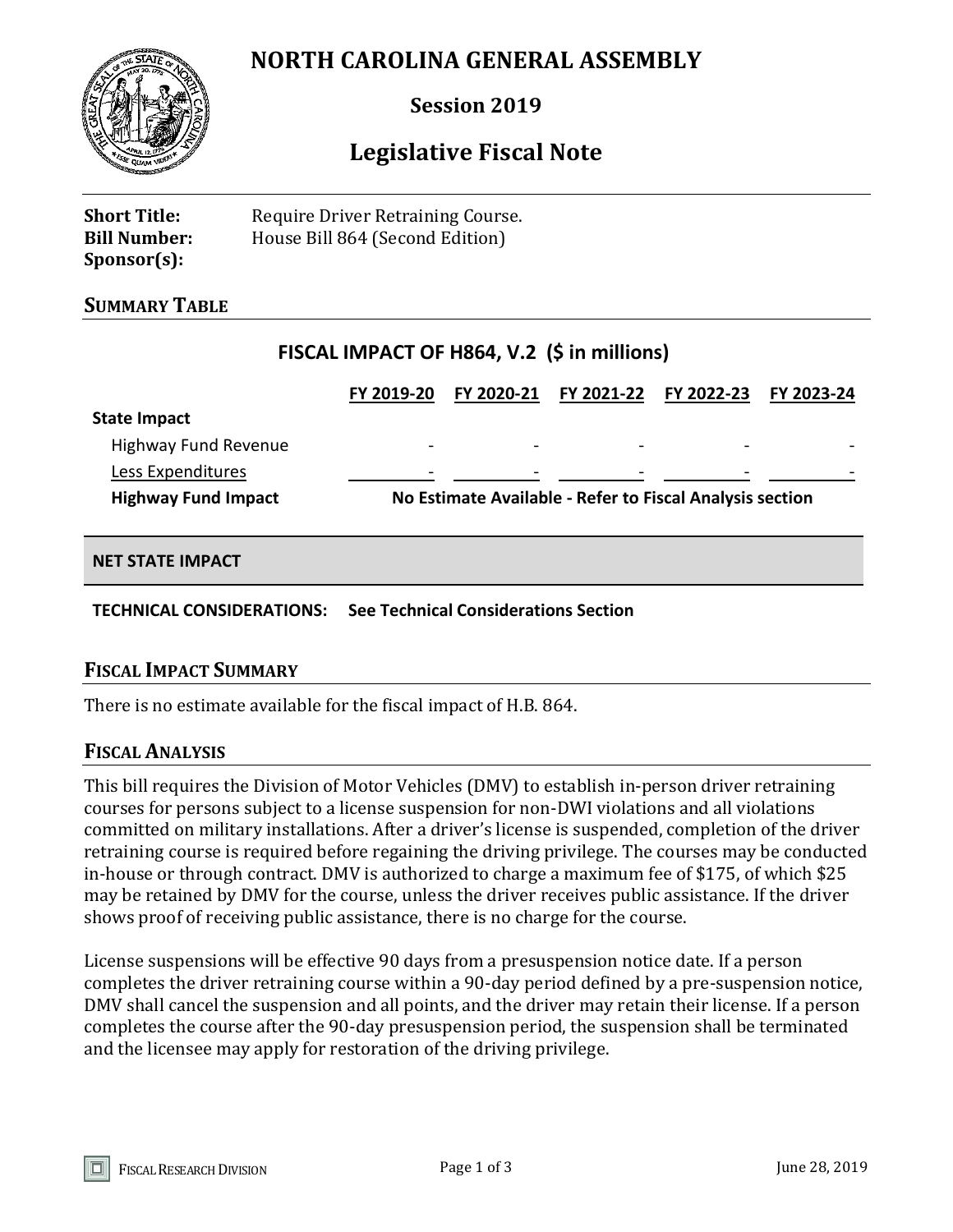There is no estimate available for the number of drivers who will take the driver retraining course within the 90-day presuspension period. Drivers who take the course within the 90-day presuspension period would not be subject to \$65 license restoration fee, which will decrease the revenues collected by DMV. In 2018, approximately 3,500 suspension notices were mailed to drivers for non-DWI violations and violations committed on military installations. Assuming this suspension notice rate is consistent each year and that all drivers completed the in-person training course within the 90-day presuspension period, this would result in an annual loss of \$227,500 (3,500 drivers \* \$65 restoration fee).

There is no estimate available for the cost to DMV associated with the driver retraining course.

DMV operates and maintains the State Automated Driver License System (SADLS), a computer system that maintains driver data. This system will require extensive technical modifications to cancel suspensions or hold suspensions indefinite as required by the H.B. 864, as well as creating new protocols to track those drivers required to take the driver retraining course. These protocols will track whether or not the course is completed, and cancel points and/or suspensions as appropriate. It is estimated that these modifications will result in one-time costs of \$536,000, with annual maintenance costs of \$53,600 beginning in FY 2020-21.

Additionally, the size of the project and use of a third-party vendor will require Project Management Office (PMO) Project Oversight. The PMO will draft Requests for Proposal (RFPs) based on DMV requirements, and provide an RFP to IT Procurement for publishing and public bidding. It is estimated that PMO Project Oversight will cost \$212,000.

## **TECHNICAL CONSIDERATIONS**

Due to the resources allocated for other DMV IT projects, including the implementation of State and federal requirements, the technical modifications to SADLS required by this bill cannot be implemented prior to March 1, 2021.

## **DATA SOURCES**

Division of Motor Vehicles, Department of Transportation

## **FISCAL ANALYSIS MEMORANDUM – PURPOSE AND LIMITATIONS**

This document is a fiscal analysis of a bill, draft bill, amendment, committee substitute, or conference committee report that is confidential under Chapter 120 of the General Statutes. The estimates in this analysis are based on the data, assumptions, and methodology described in the Fiscal Analysis section of this document. This document only addresses sections of the bill that have projected direct fiscal impacts on State or local governments and does not address sections that have no projected fiscal impacts. This document is not an official fiscal note. If a formal fiscal note is requested, please email your request to the Fiscal Research Division at [FiscalNoteRequests@ncleg.net](mailto:FiscalNoteRequests@ncleg.net) or call (919) 733-4910.

## **LEGISLATIVE FISCAL NOTE – PURPOSE AND LIMITATIONS**